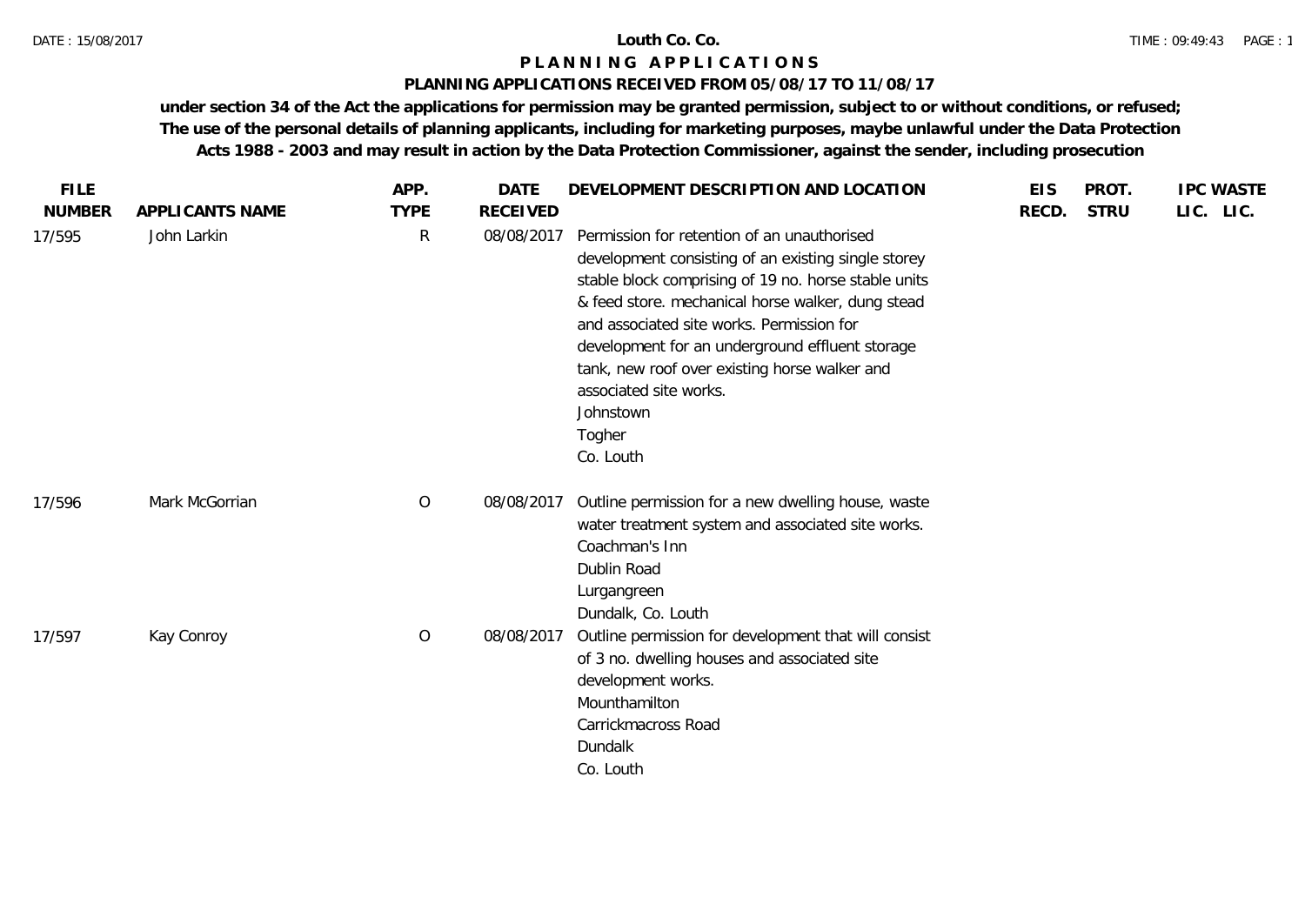## **PLANNING APPLICATIONS RECEIVED FROM 05/08/17 TO 11/08/17**

| <b>FILE</b><br><b>NUMBER</b> | APPLICANTS NAME            | APP.<br><b>TYPE</b> | <b>DATE</b><br><b>RECEIVED</b> | DEVELOPMENT DESCRIPTION AND LOCATION                                                                                                                                                                                                                                                                                                                                                | <b>EIS</b><br>RECD. | PROT.<br><b>STRU</b> | <b>IPC WASTE</b><br>LIC. LIC. |
|------------------------------|----------------------------|---------------------|--------------------------------|-------------------------------------------------------------------------------------------------------------------------------------------------------------------------------------------------------------------------------------------------------------------------------------------------------------------------------------------------------------------------------------|---------------------|----------------------|-------------------------------|
| 17/598                       | Niall Quigley              | P                   | 09/08/2017                     | Permission for development for a detached two<br>storey dwelling house install a waste water treatment<br>system with percolation area & associated site<br>works.<br>Newtownbabe<br>Dundalk<br>Co. Louth                                                                                                                                                                           |                     |                      |                               |
| 17/599                       | Brian O'Connor             | $\overline{O}$      | 09/08/2017                     | Outline permission for a development to consist of a<br>single dwelling house and domestic garage on a site<br>of a derelict dwelling to be removed including all<br>associated site works.<br>Rampark<br>Jenkinstown<br><b>Dundalk</b><br>Co. Louth                                                                                                                                |                     |                      |                               |
| 17/600                       | Aidan & Kathleen Callaghan | $\sf P$             | 09/08/2017                     | Permission for development that consists of:<br>Permission to demolish existing commercial<br>building, erection of replacement commercial<br>building with provision of car parking and circulation<br>area, provision of wastewater treatment system and<br>percolation area and provision of new site entrance<br>with associated site works.<br>Cookstown<br>Ardee<br>Co. Louth |                     |                      |                               |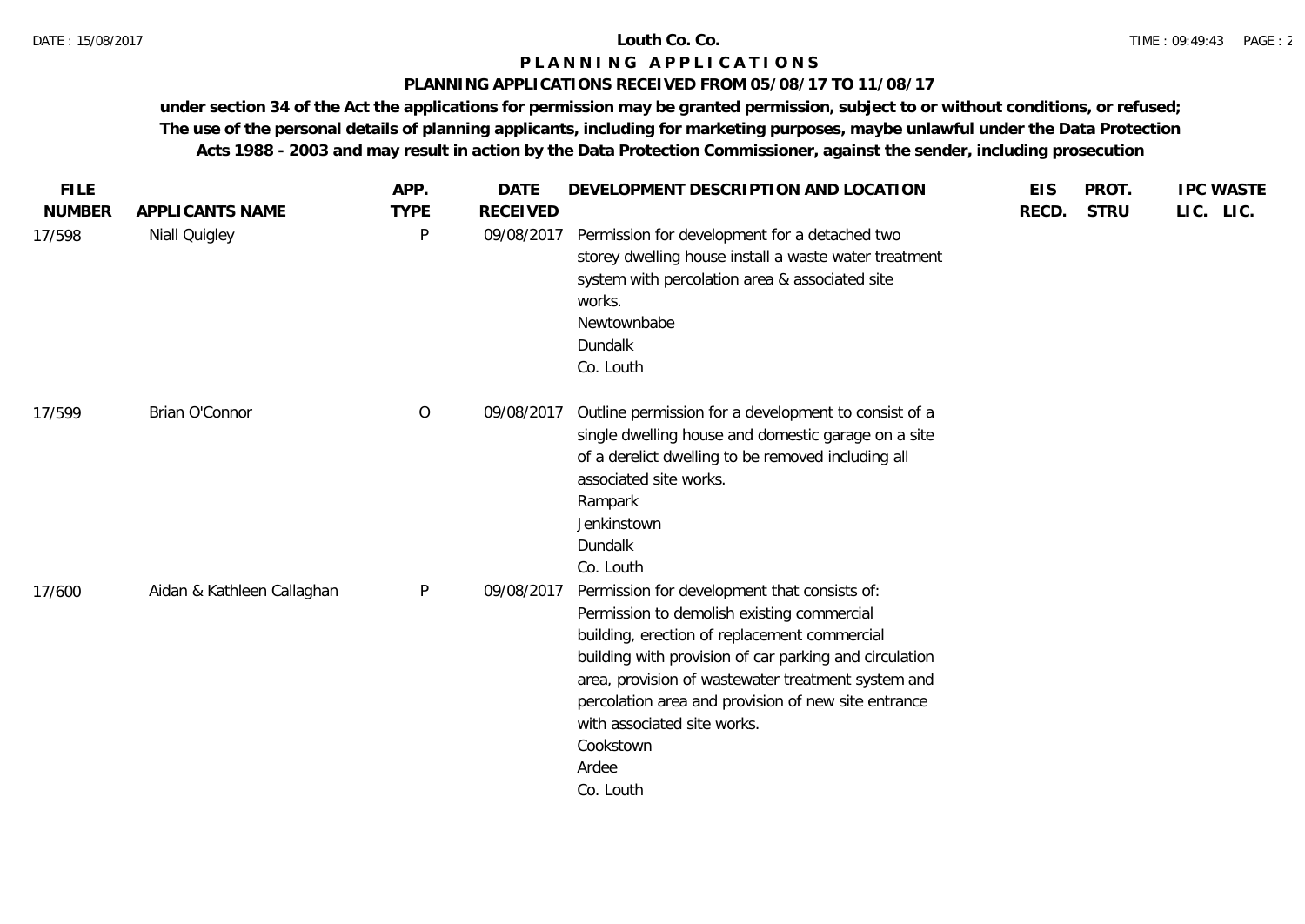# **PLANNING APPLICATIONS RECEIVED FROM 05/08/17 TO 11/08/17**

| <b>FILE</b>   |                        | APP.        | <b>DATE</b>     | DEVELOPMENT DESCRIPTION AND LOCATION                                                                                                                                                                                                                                                                                                                                                                                                                                                                           | <b>EIS</b> | PROT.       | <b>IPC WASTE</b> |
|---------------|------------------------|-------------|-----------------|----------------------------------------------------------------------------------------------------------------------------------------------------------------------------------------------------------------------------------------------------------------------------------------------------------------------------------------------------------------------------------------------------------------------------------------------------------------------------------------------------------------|------------|-------------|------------------|
| <b>NUMBER</b> | APPLICANTS NAME        | <b>TYPE</b> | <b>RECEIVED</b> |                                                                                                                                                                                                                                                                                                                                                                                                                                                                                                                | RECD.      | <b>STRU</b> | LIC. LIC.        |
| 17/601        | Jackie & Peter Joliffe | P           | 10/08/2017      | Permission for a change of use of (a) part of existing<br>basement floor area from storage to studio/ office &<br>(b) 1st & 2nd floor over existing shop from office<br>use to 2 number 1 bedroom apartments with access<br>from St Laurence Street. It is also proposed to<br>develop rear yard area to an area for off street<br>parking & a multi purpose amenity courtyard and all<br>ancillary internal modifications & site development<br>works.<br>No. 51 St. Laurence Street<br>Drogheda<br>Co. Louth |            |             |                  |
| 17/602        | Freda McArdle          | P           | 10/08/2017      | Permission for development that will consist of the<br>permission for demolition of an existing single<br>storey house and outer buildings and construction of<br>a new replacement 2 storey dwelling house, waste<br>water treatment system and associated site works.<br>Aghnaskeagh<br>Ballymascanlan<br>Dundalk<br>Co. Louth                                                                                                                                                                               |            |             |                  |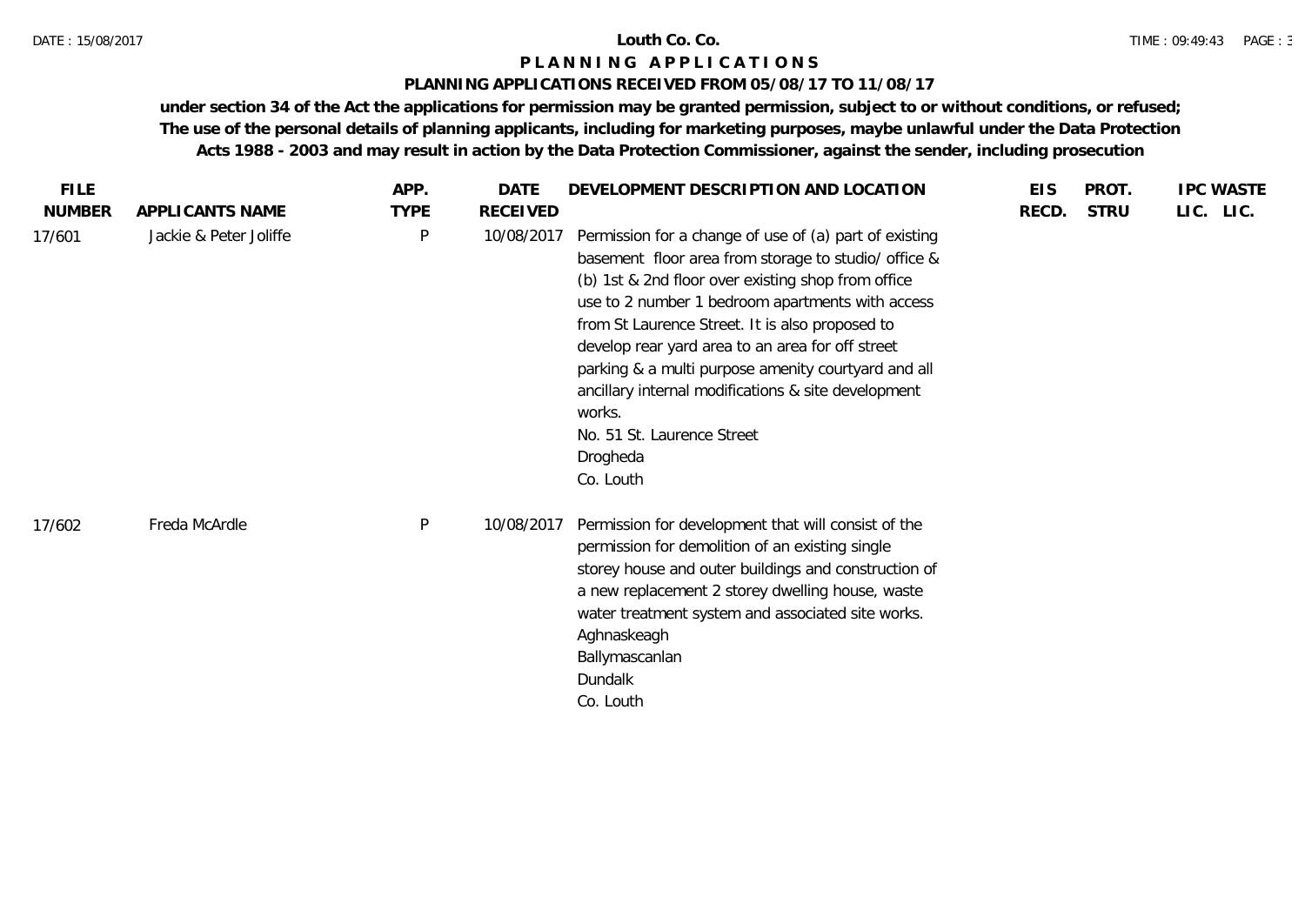## **PLANNING APPLICATIONS RECEIVED FROM 05/08/17 TO 11/08/17**

| <b>FILE</b>   |                                  | APP.        | <b>DATE</b>     | DEVELOPMENT DESCRIPTION AND LOCATION                                                                                                                                                                                                                                                                                                                                                                                                                                                                                                                                                                                                                                                                                                                                             | <b>EIS</b> | PROT.       | <b>IPC WASTE</b> |
|---------------|----------------------------------|-------------|-----------------|----------------------------------------------------------------------------------------------------------------------------------------------------------------------------------------------------------------------------------------------------------------------------------------------------------------------------------------------------------------------------------------------------------------------------------------------------------------------------------------------------------------------------------------------------------------------------------------------------------------------------------------------------------------------------------------------------------------------------------------------------------------------------------|------------|-------------|------------------|
| <b>NUMBER</b> | APPLICANTS NAME                  | <b>TYPE</b> | <b>RECEIVED</b> |                                                                                                                                                                                                                                                                                                                                                                                                                                                                                                                                                                                                                                                                                                                                                                                  | RECD.      | <b>STRU</b> | LIC. LIC.        |
| 17/603        | Hollywood Developments           | P           | 10/08/2017      | Permission for development to consist of 2no. two<br>storey dwellings at this site. The proposed<br>development also includes all associated site<br>development works and landscape and boundary<br>treatments.<br>Rock Road<br>Blackrock<br>Co. Louth                                                                                                                                                                                                                                                                                                                                                                                                                                                                                                                          |            |             |                  |
| 17/604        | Wonderglade Unlimited<br>Company | P           | 10/08/2017      | Permissions for modifications to existing permitted<br>development (granted under An Bord Pleanala Ref<br>No. PL 15.239044 and Ref. No: 10/568 and<br>extended under Ref. No. 16/119) at this site. The<br>development will consist of the inclusion of a canopy<br>over the loading bay of the supermarket within the<br>rear/side service yard at the south/east corner of the<br>site. The canopy will extend 5m (wide) x 14m (long)<br>and have a max. height of 4.2m All proposed<br>finishes are to match the existing finishes of the<br>supermarket. The proposed development also<br>provides for all associated elevational changes, site<br>development works, landscape and boundary<br>treatments.<br>Fairways Retail Centre<br>Dublin Road<br>Dundalk<br>Co. Louth |            |             |                  |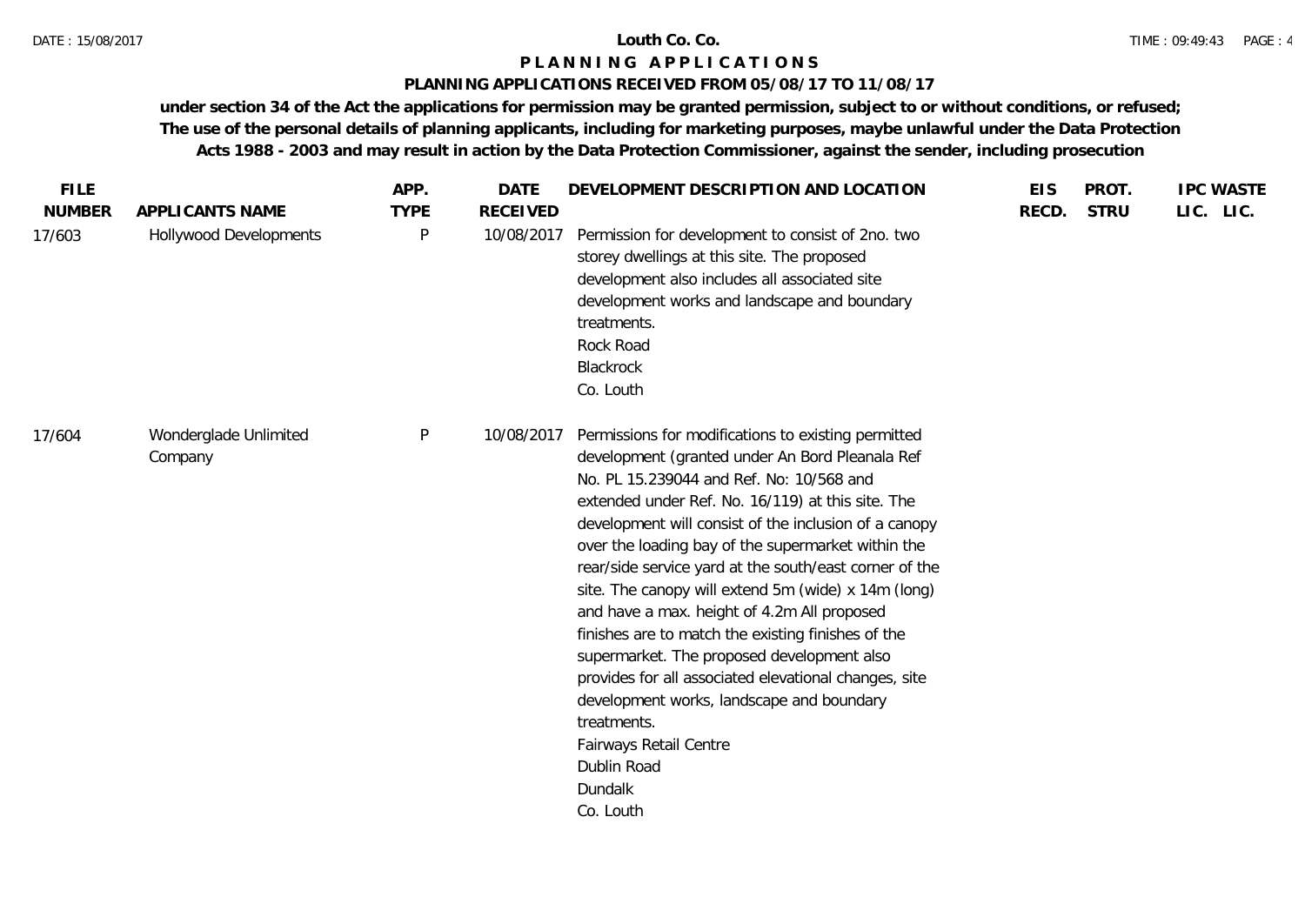#### DATE : 15/08/2017 **Louth Co. Co.**

# **P L A N N I N G A P P L I C A T I O N S**

# **PLANNING APPLICATIONS RECEIVED FROM 05/08/17 TO 11/08/17**

| <b>FILE</b>   |                         | APP.        | DATE            | DEVELOPMENT DESCRIPTION AND LOCATION                                                                                                                                                                                                                                                                                                                                                                                                                                                                                                                                                                                                                                                                                                                                                                                                                                                                                                                                            | <b>EIS</b> | PROT.       | <b>IPC WASTE</b> |
|---------------|-------------------------|-------------|-----------------|---------------------------------------------------------------------------------------------------------------------------------------------------------------------------------------------------------------------------------------------------------------------------------------------------------------------------------------------------------------------------------------------------------------------------------------------------------------------------------------------------------------------------------------------------------------------------------------------------------------------------------------------------------------------------------------------------------------------------------------------------------------------------------------------------------------------------------------------------------------------------------------------------------------------------------------------------------------------------------|------------|-------------|------------------|
| <b>NUMBER</b> | APPLICANTS NAME         | <b>TYPE</b> | <b>RECEIVED</b> |                                                                                                                                                                                                                                                                                                                                                                                                                                                                                                                                                                                                                                                                                                                                                                                                                                                                                                                                                                                 | RECD.      | <b>STRU</b> | LIC. LIC.        |
| 17/605        | Brendan & Bridie Dooley | P           | 10/08/2017      | Permission for alterations to an existing granted<br>planning permission reference number 16/818<br>(Alteration and extensions to a listed terraced<br>dwelling (D168 in the current town development<br>plan list of protected structures) and coach house,<br>the alterations to include: Partial demolition the<br>existing single storey element to rear of the main<br>dwelling, construction of a new single extension to<br>the rear, internal works to the main dwelling and<br>coach house, external stair access to the first floor of<br>the coach house, works to various existing roofs,<br>re-pointing of the front façade of the dwelling and all<br>associated site development works including a new<br>boundary wall to the rear). The alterations to include<br>for an additional ensuite to the first floor front<br>bedroom and the inclusion of an additional<br>bathroom and storage area to the second floor.<br>09 The Cresent<br>Dundalk<br>Co. Louth |            |             |                  |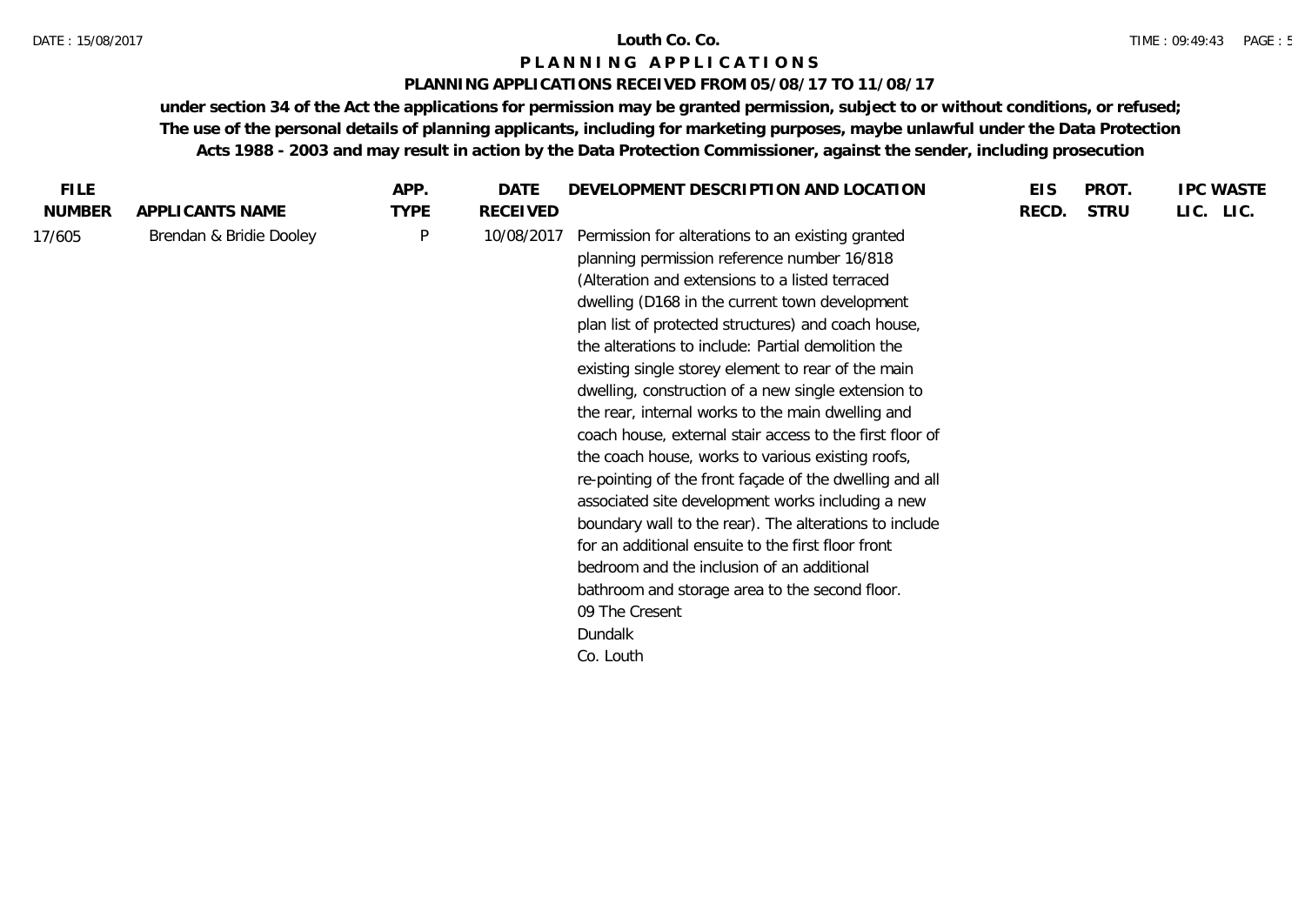### **PLANNING APPLICATIONS RECEIVED FROM 05/08/17 TO 11/08/17**

| FILE.         |                 | APP.        | DATE            | DEVELOPMENT DESCRIPTION AND LOCATION                                                                                                                                                                                                                                                                                                                                                                                                                                                                                                                                                                                                | EIS   | PROT.       | <b>IPC WASTE</b> |
|---------------|-----------------|-------------|-----------------|-------------------------------------------------------------------------------------------------------------------------------------------------------------------------------------------------------------------------------------------------------------------------------------------------------------------------------------------------------------------------------------------------------------------------------------------------------------------------------------------------------------------------------------------------------------------------------------------------------------------------------------|-------|-------------|------------------|
| <b>NUMBER</b> | APPLICANTS NAME | <b>TYPE</b> | <b>RECEIVED</b> |                                                                                                                                                                                                                                                                                                                                                                                                                                                                                                                                                                                                                                     | RECD. | <b>STRU</b> | LIC. LIC.        |
| 17/606        | Jacinta Daly    | P           | 10/08/2017      | Permission for the demolition of the existing<br>domestic garage, internal alterations to include rear<br>and side extensions to the existing dwelling house.<br>The extensions to the existing dwelling house will<br>include a new rear and side extensions to include for<br>a kitchen, dining and living area and the relocation<br>of the main entrance door from the front to the side<br>to include a new entrance hall, utility room and a<br>50m2 single storey dependent relative living space<br>to the side, new 1.8m2 high boundary wall to the<br>side garden and associated site development works.<br>26 Beech Park |       |             |                  |
|               |                 |             |                 | Blackrock                                                                                                                                                                                                                                                                                                                                                                                                                                                                                                                                                                                                                           |       |             |                  |
|               |                 |             |                 | Co. Louth                                                                                                                                                                                                                                                                                                                                                                                                                                                                                                                                                                                                                           |       |             |                  |
|               |                 |             |                 |                                                                                                                                                                                                                                                                                                                                                                                                                                                                                                                                                                                                                                     |       |             |                  |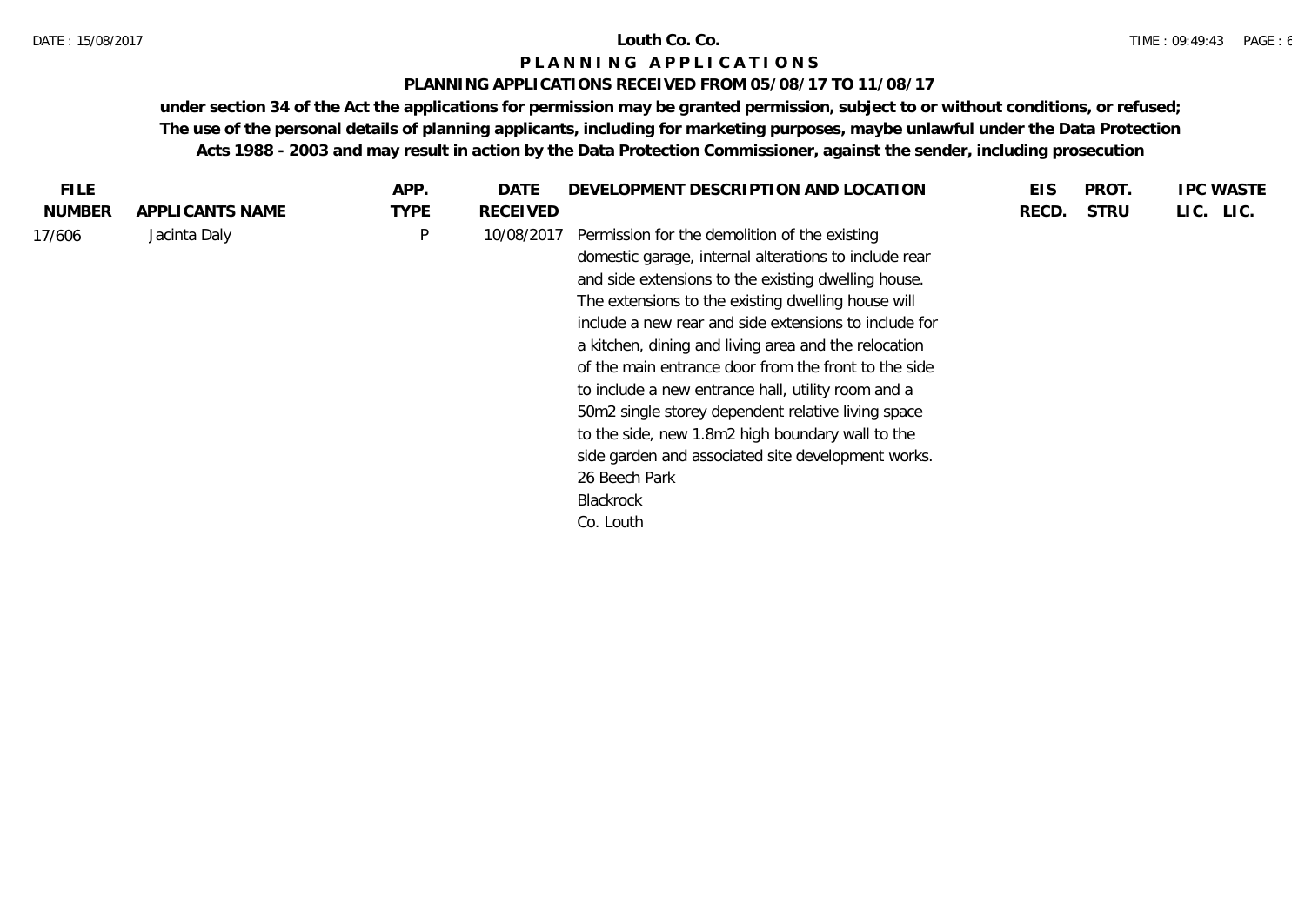# **PLANNING APPLICATIONS RECEIVED FROM 05/08/17 TO 11/08/17**

| <b>NUMBER</b><br><b>STRU</b><br>APPLICANTS NAME<br><b>TYPE</b><br><b>RECEIVED</b><br>RECD.<br>17/607<br>Michael & Martina Dillon<br>P<br>Permission for development that will consist of:- The<br>10/08/2017<br>demolition of (a) an existing two storey building<br>comprising of retail unit at ground level and living<br>accommodation over same and (b) adjoining single<br>storey derelict dwelling house and outbuildings. And<br>the use thereafter of the site for:- A 4 storey<br>building (12.63m high) comprising of a retail unit | LIC. LIC. |
|------------------------------------------------------------------------------------------------------------------------------------------------------------------------------------------------------------------------------------------------------------------------------------------------------------------------------------------------------------------------------------------------------------------------------------------------------------------------------------------------------------------------------------------------|-----------|
|                                                                                                                                                                                                                                                                                                                                                                                                                                                                                                                                                |           |
| with ancillary office and store at ground level and 3<br>no. 2 bedroom apartments with roof top gardens<br>over, located to the Northern end of the site. 2 no.1<br>bedroom single storey apartments contained in one<br>block, located to the Southern end of the site. Bin<br>storage area, car parking and associated site<br>development works.<br>64-66 Point Road<br>Dundalk<br>Co. Louth                                                                                                                                                |           |
| $\mathsf{P}$<br>Permission for development that will consist of a<br>Peter & Mary Hanratty<br>11/08/2017<br>17/608<br>dormer dwelling house new waste water treatment<br>system and percolation area and associated site<br>works and associated site works off existing<br>entrance.<br>Donaghmore<br>Carrick Road<br>Dundalk<br>Co. Louth                                                                                                                                                                                                    |           |